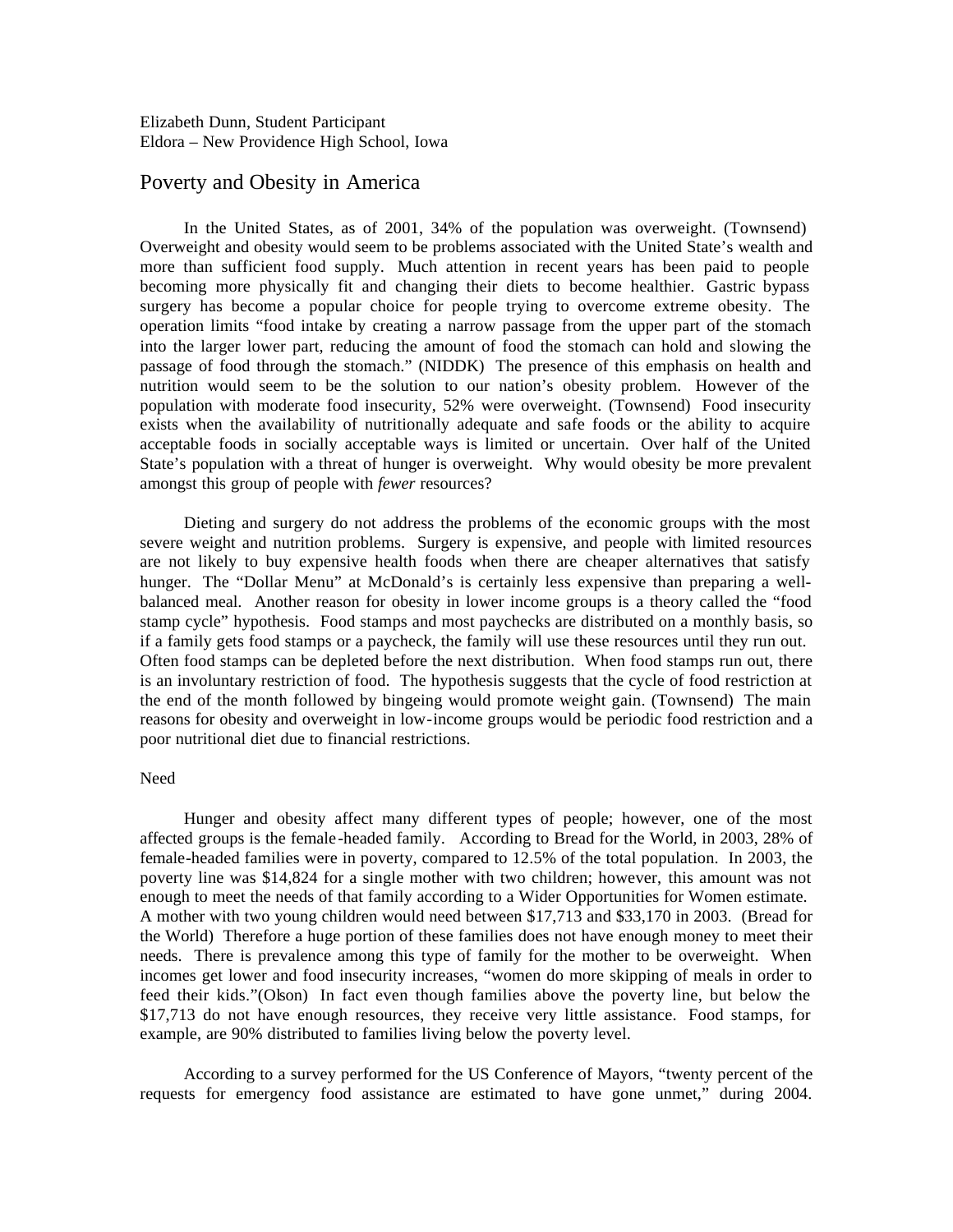(usmayors,p.3) The survey included food pantries and soup kitchens run by churches and other types of assistance available. In these cities many hungry people are not being provided with the quantity of food needed, but also 19% of the cities in the survey were not able to provide nutritionally balanced food. These people in need are quite often productive members of society. In fact, over one third of the adults requesting food were employed. The problem of hunger in the United States is not a decreasing risk. Requests for emergency food assistance increased by 14% in the last year, (usmayors, p.3) and "officials in 88 percent of the responding cities expect requests for emergency food assistance to increase during 2005."(usmayors, p.5)

The income gap in the United States is a growing problem. If "minimum wage had grown as fast as the CEO pay in the 1990s, it wouldn't be \$5.15 now but \$24.13, enough to lift America's millions of working poor out of their poverty." "Nearly half of all wealth is owned by the wealthiest 1 percent, while the bottom 80 percent owns only 4 percent." (Community, p.37) It is a fact that in some states high-income families have increased their income while low-income families have literally seen a decrease in income. (Community, p.39) The disparity between rich and poor is stunning. Economic recovery elicits only an increase in poverty. The poverty rate is now up to 12.7 %. "That's a nation of poor people the size of canada or Morocco living inside the United States." (Alter, p. 44) The problem of poverty in the United States is very unique. The United States poverty rate is double that of other industrialized nations. (Alter, p.4)

## Nutrition

The diet of food insecure people tends to be less healthy. Canned fruits and vegetables, which tend to have more salt and sugar, are much less expensive than fresh fruits. Leaner cuts of meat tend to cost more. However, according to Dr. Walter C. Willet, "A calorie is a calorie is a calorie." (Willet, p.44) Theoretically, no matter how unhealthy a person's diet, that person can only gain weight from fat by using fewer calories than he or she takes in. The quality of diet would only affect susceptibility to disease and health problems. If this is the case, then how do 52% of food insecure people become overweight? According to Dr. Willet, "people tend to eat similar weights of food, no matter what the energy density." (Willet, p.46) A person who would eat an ounce of lean meat would also eat an ounce of fatty meat, which has more calories. Protein has about four calories per gram, but fat has approximately nine calories per gram. (Willet, p.46)

People have always craved foods that are high in fat or sugar. Our early ancestors, facing scarcity of food, found that these types of food helped them to survive. Having higher caloric value, these types of food were and still are quick and sustaining sources of energy. These types of food often leave a person satiated when other alternatives do not. (Weil, 72-74) While this type of food was good for hunter gatherers' survival, today's impoverished people do not generally use a lot of physical activity for survival, so all of that extra energy is converted into fat.

Another reason for poor nutrition is that often there is very little choice in food. Healthy foods are often more expensive, and there is not very much availability of nutritionally adequate choices.

"Poor neighborhoods often lack large grocery stores that typically offer the lowest prices and greatest range of brands, package sizes and quality choices, and farmers markets that sell locally grown fresh fruits and vegetables. Transportation to these large grocery stores and farmers markets also may be unavailable or expensive. Consequently, many mothers in low-income neighborhoods depend on their corner convenience stores - stocked with mostly high-cost processed, prepackaged foods - to feed their families." (Bread for the World Institute - Obesity and Hunger in the United States)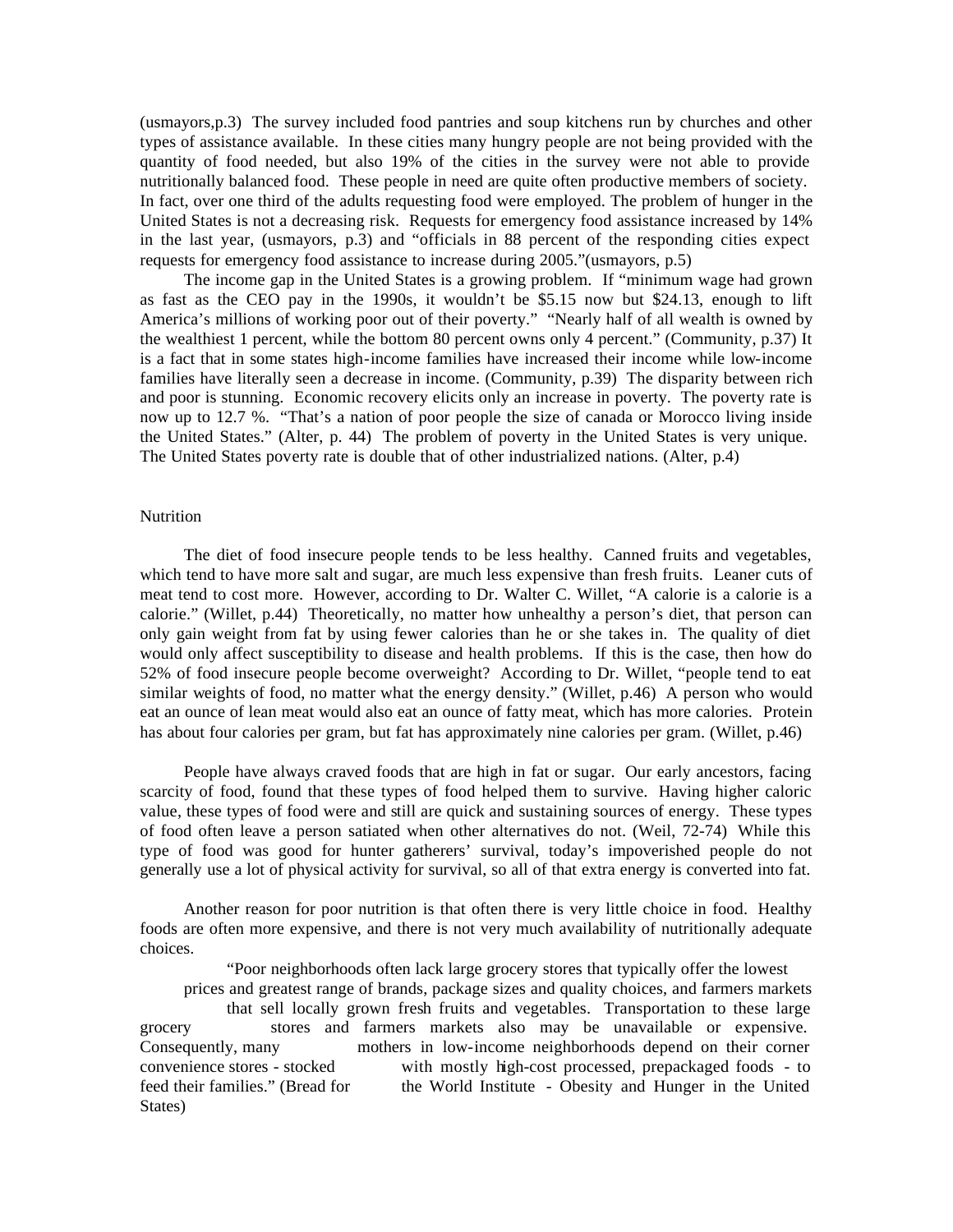Underprivileged children often get only one nutritionally balance meal a day, that being provided by the free and reduced lunch program. Nutrition is taught in schools and put on food labels, but when people don't have enough money to take these factors into consideration, a balanced diet is impossible. However an unballanced diet and periodically eating more calories than needed would not completely cause the obesity epidemic of the lower-class.

## "Food Stamp Cycle"

The "food stamp cycle" hypothesis is based on the idea that people only spend money or resources when they have them. The Food Stamp program provides about 79 cents per person per meal. (centeronhunger, p.3) Most people cannot survive on 79 cents per meal, so when food stamps are distributed at the beginning of the month, recipients use the stamps as needed until they are exhausted. Often there are not enough resources, including the stamps, to eat for the whole month, so maybe for the last week of a month, a member of the family restricts his/her eating. When the next round of food stamps arrives, everyone eats again. This theory explains why when about half of moderately food insecure people are overweight, 68.3% of moderately food insecure food stamp recipients are overweight. (Townsend) When a person doesn't eat for a period of time, the body prepares for starvation, "slowing metabolism and promoting storage of calories as fat when eating resumes." (Weil, p.184) Christine Olson and Caron Bove conducted a study on food insecurity and obesity in rural women. The pattern that they found was that women consider their food needs secondary. Women in the study cut back meals and only ate leftovers when there were shortages in the household. A 36-year-old single mother in the study said, "Usually what I do is I eat what they haven't ate. A lot of times I just skip. If I can't eat for the day, I'll try to get a little toast or something in me." (Olson) This type of attitude is common. People in food insecure situations move to survival mode, providing for children first, and their bodies do the same by storing energy in the form of body fat for future use. This kind of adaptation to the environment should not exist in a fully developed country. Theoretically food stamps could be distributed more often to reduce the effect, but that does not address the underlying problem. What is to be done in the United States to address the issues of hunger, obesity and poverty?

### Suggestions

The United States government needs to address the issue of poverty in the United States. Hurricane Katrina may have done some work to reveal the state of the poor in America. The rest of the country saw the victims who were too poor to evacuate New Orleans. New Orleans has traditionally been one of the best examples of poverty in the United States. In addition to the numbers of poor and in need, two thirds of requests for emergency food assistance went unmet. The impoverished are left in a constant state of food insecurity with barely a hope of help in times of great crisis. There are many in this country who work near a point of slave labor because their pay is not enough to feed them, and there is no other option. These circumstances have been revealed to the nation and must be rectified by the nation that allowed it to happen. Tax cuts to the rich have not greatly improved our economy but have only served to increase the income gap. That top one percent can afford to be taxed in order to help lift fellow citizens out of poverty. Several Programs that are or have been in existence need to be reinstated or expanded.

The Earned Income Tax Credit program, which provides low-income workers with tax relief, in the hopes of bringing many of the working poor into the middle class, is a savior to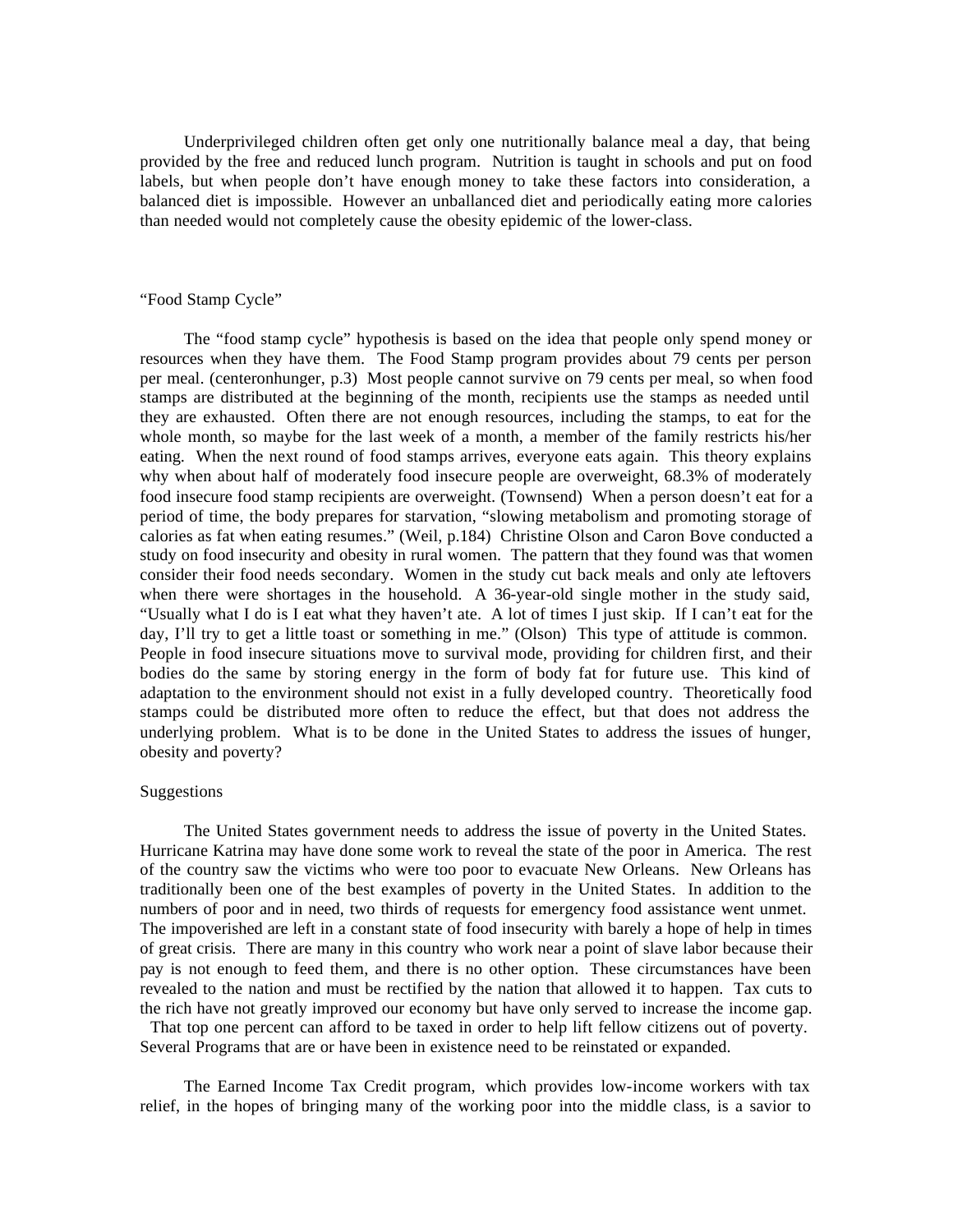many, but could be expanded. A Clinton era "scatter-site" housing program, which "found homes for the poor in mixed-income neighborhoods" and helped poor children achieve with a healthier peer group could be reinstated. (Alter, p.47) After-school programs could be expanded and better funded. Food Stamps and the School Lunch program help people get the nutrition they need, but the programs are far from perfect. John Edwards has argued that one important step would be to establish bank accounts for people in poverty, so that they could save money and have assets for times of need. Another solution to the poverty question has been presented called micro-credit. Very small loans are made to people without collateral. Banks would not take the risk of a loan without collateral, but a few United Methodist groups have supported these microlending programs. Borrowers "used these loans to purchase items that allowed them to become self-supporting and to pay back the loans with interest." (Community with Children and the Poor, p.32) All of these things would help the poverty situation in America now and give the next generation a better chance of living outside of poverty.

The government also needs to hire an expert on poverty to help address policy issues. John Dilulio was the last expert of this kind, but he left because the Bush administration was not interested in poverty issues. (Alter, p. 44) In order for progress to happen, problems must not be ignored. After all, the first step to recovery is admitting that there is a problem. the United States is the world's only superpower, but a country cannot stay strong on an international level if it is crumbling from within. If America is going to remain on the international political field, it must improve the status of its own citizens.

In conclusion, there is an ignored minority in the United States. That minority is now about 37 million people strong. (Alter, p.44) That minority is impoverished Americans. This group of people has been ignored by the greater population for years.

While there are many programs established to help the poor of the United States, they are not enough to combat the real problems but are merely temporary solutions. 20% of children are born poor in the United States today. (Alter, p.46) One of the major problems of these poor people is also a trend in the entire nation. That trend is a tendency to become overweight or obese. There are many factors contributing to obesity, but among the poor, they deal with a single issue food insecurity. Because of food insecurity, there is often very poor dietary quality among the poor. Cheaper foods are generally less healthy, and when people are hungry, they want something substantive to eat. Fruits and vegetables are uncommon in diets of the poor. Also, in addition to the plain nutritional facts, there is the factor given the name, "food stamp cycle." When people are given food stamps at the beginning of a month, they use them to buy food. When a family runs out of food stamps, someone often has to stop eating until the family receives more food stamps. When a person periodically stops eating, the body learns to prepare for it, and so it becomes more efficient at storing fat. This factor is a huge cause of obesity among low-income mother because there is a belief and inherent survival technique that teaches mothers to feed their children first. While this effect is common, many people continue to believe that hunger and obesity cannot coexist. The two nutritional problems can and do quite frequently coexist.

The United States must, if only because of concern for the future begin to take action on the travesty poverty in this country. Perhaps if the whole population began to take concern for the poor and food insecure, then many of the nutritional problems of the general population would begin to be resolved without fad diets or surgery. People who are overweight because of the food stamp cycle could begin to lose that weight if they had a readily available food source instead of a periodically absent one. Once the general population recognizes these problems, solutions will begin to be implimented, but politicians do not institute policies that their